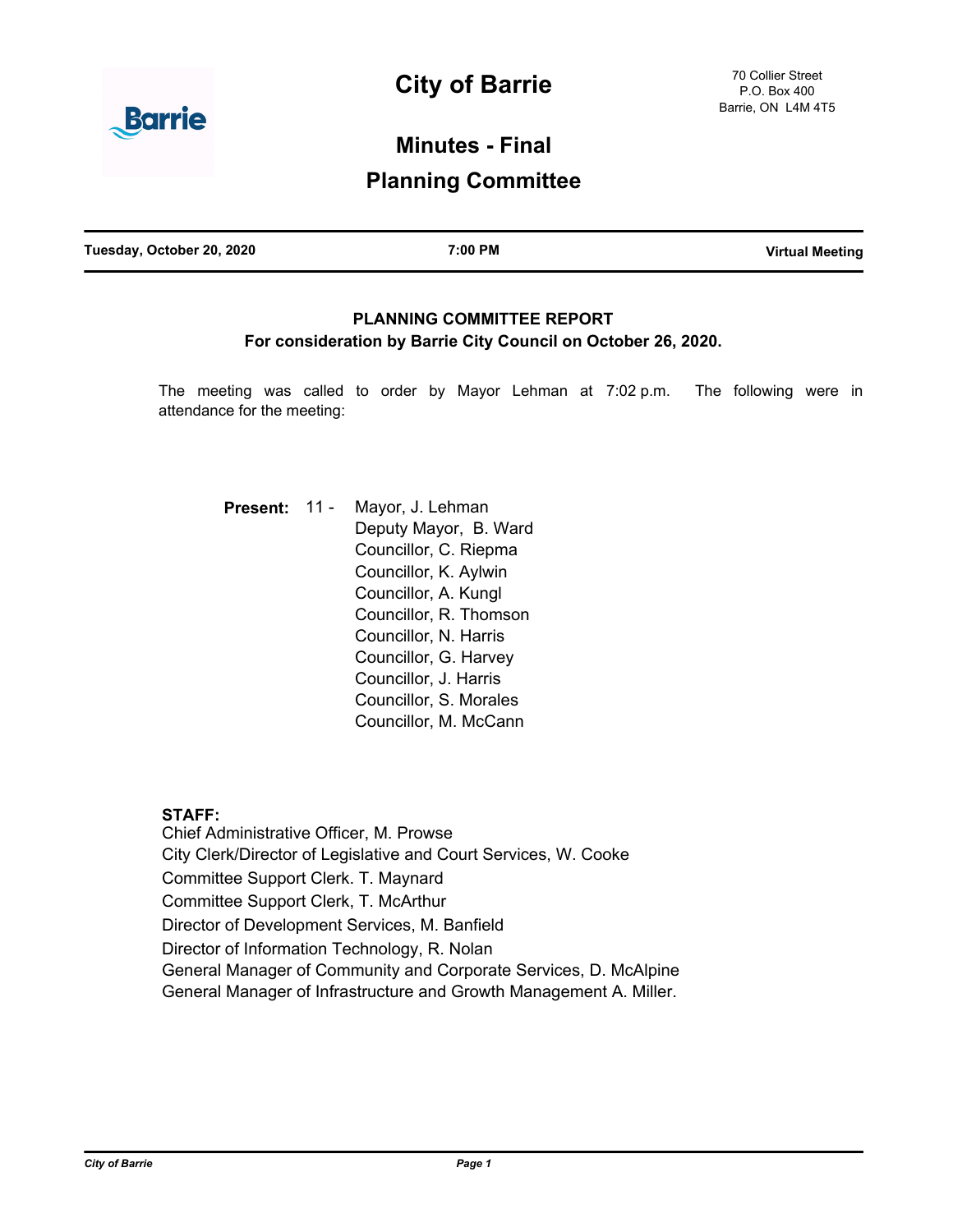The Planning Committee recommends adoption of the following recommendation(s) which were dealt with on the consent portion of the agenda:

# **SECTION "A"**

### **[20-P-042](http://barrie.ca.legistar.com/gateway.aspx?m=l&id=/matter.aspx?key=47839) APPLICATION FOR ZONING BY-LAW AMENDMENT - 158, 162, 166, AND 170 ARDAGH ROAD AND PART OF LOT 5, CONCESSION 14, CITY OF BARRIE (WARD 6)**

- 1. That the Zoning By-law Amendment application submitted by Innovative Planning Solutions, on behalf of Hedbern Development Corporation to rezone the lands known municipally as 158, 162, 166 and 170 Ardagh Road and Part of Lot 5, Concession 14 in the City of Barrie from 'Residential Single Detached First Density - Hold' (R1)(H-95) and 'Residential Multiple Third Density' (R3) to 'Residential Multiple Second Density' (RM2), 'Residential Multiple Second Density with Special Provisions' (RM2)(SP-XXX), and 'Residential Multiple Second Density with Special Provisions' (RM2)(SP-YYY) attached as Appendix "A" to Staff Report DEV030-20, be approved.
- 2. That the following Special Provisions for the 'Residential Multiple Second Density with Special Provisions' (RM2)(SP-XXX) Zone be referenced in the site specific zoning by-law:
	- a) An increased gross floor area to 75%, whereas 60% is the maximum permitted; and
	- b) A reduced lot area to 160 square metres, whereas 200 square metres is the required standard for street townhouses.
- 3. That the following Special Provisions for the 'Residential Multiple Second Density with Special Provisions' (RM2)(SP-YYY) Zone be referenced in the site specific zoning by-law:
	- a) A reduced parking ratio of 1.3 spaces per unit, whereas 1.5 spaces is the minimum required (1 space per unit and 0.3 spaces for visitor parking);
	- b) An increased density of 45 unit per hectare, whereas 40 units per hectare is the maximum density permitted for block/cluster townhouse development;
	- c) A reduced front yard to 3 metres, whereas 7 metres is the minimum required;
	- d) A reduced rear yard to 6 metres, whereas 7 metres is the minimum required;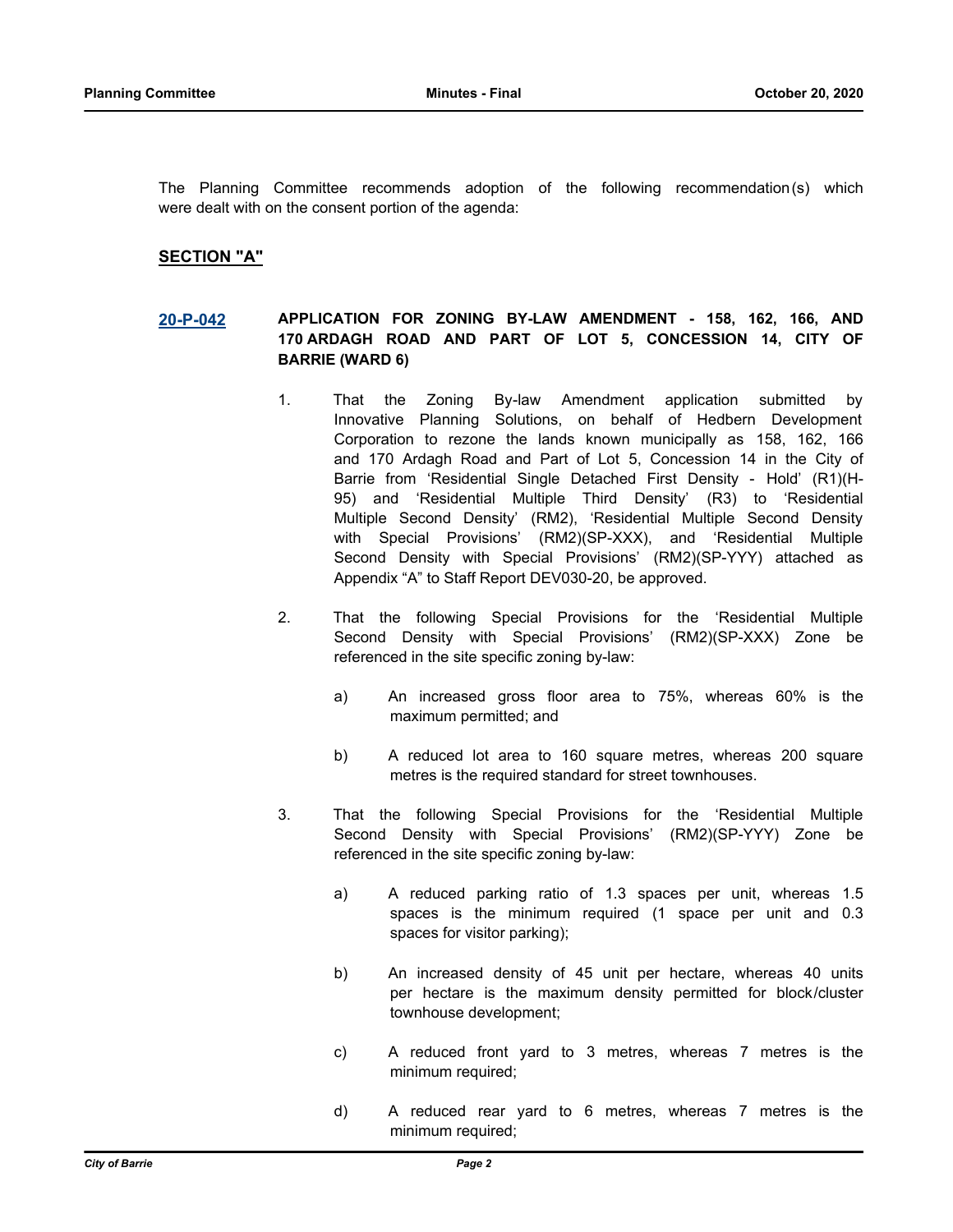- e) An increased gross floor area to 81%, whereas 60% is the maximum permitted; and
- f) A reduced setback for secondary means of access to 6 metres, whereas 7 metres is the minimum required.
- 4. That the written and oral submissions received relating to the application, have been, on balance, taken into consideration as part of the deliberations and final decision related to the approval of the application, and as identified within Staff Report DEV030-20.
- 5. That the owner/applicant is required to provide community benefits as per Section 37 of the *Planning Act* and the City of Barrie Official Plan, Section 6.8 Height and Density Bonusing to the satisfaction of the Director of Development Services.
- 6. That pursuant to Section 34(17) of the *Planning Act*, no further public notification is required prior to the passing of the by-law. (DEV030- 20) (File: D14-1684 and D12-448)

This matter was recommended (Section "A") to City Council for consideration of adoption at its meeting to be held on 2020-10-26.

The Planning Committee met for the purpose of two Public Meetings at 7:04 p.m.

Mayor Lehman advised the public that any concerns or appeals dealing with the applications that were the subject of the Public Meetings should be directed to the Legislative Services Branch. Any interested persons wishing further notification of the staff report should email the Legislative Services Branch at cityclerks@barrie.ca. Mayor Lehman confirmed with the Director of Development Services that notification was conducted in accordance with the Planning Act.

#### **SECTION "B"**

**[20-P-043](http://barrie.ca.legistar.com/gateway.aspx?m=l&id=/matter.aspx?key=47832) APPLICATION FOR A ZONING BY-LAW AMENDMENT SUBMITTED BY THE JONES CONSULTING GROUP LTD. ON BEHALF OF CORAL SOPHIA LANE HOUSING INC., - 113 AND 117 BAYFIELD STREET AND 6, 8 AND 12 SOPHIA STREET EAST (WARD 2) (FILE: D14-1701)** 

> Ray Duhamel, The Jones Consulting Group Ltd. advised that the purpose of the Public Meeting is to review an application for a Zoning By-law Amendment submitted by The Jones Consulting Group Ltd. on behalf of Coral Sophia Housing Inc. for lands known municipally as 113 and 117 Bayfield Street and 6, 8 and 12 Sophia Street East.

Mr. Duhamel discussed slides concerning the following topics:

An aerial photograph of the site location;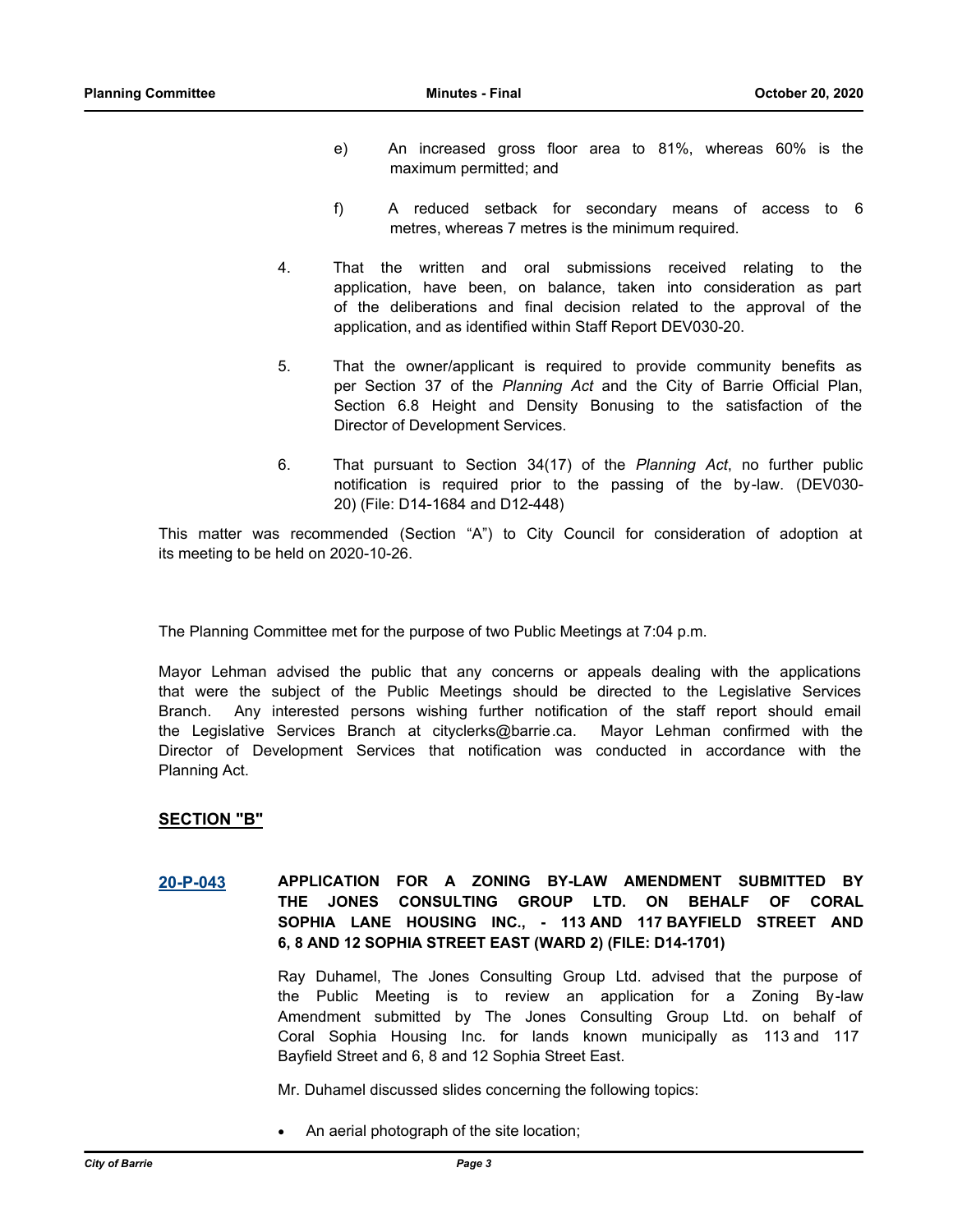- Photographs illustrating the surrounding land uses;
- The approved Growth Plan for the Greater Golden Horseshoe, 2019, and the Provincial Policy Statement, 2020 in context of the subject lands;
- The existing Official Plan land use for the subject lands;
- · Maps illustrating the City Centre and Intensification Corridor of the subject property and surrounding areas;
- The proposed Zoning By-law Amendment and Special Provisions;
- The proposed site plan for the proposed development;
- The studies completed in support of the application and the community comments and concerns.

Michelle Banfield, Director of Development Services provided an update concerning the status of the application. She reviewed the public comments received during the neighbourhood meeting held on August 11, 2020. She advised that the primary planning and land use matters are currently being reviewed by the Technical Review Team. Ms. Banfield discussed the anticipated timelines for the staff report regarding the application.

#### **VERBAL COMMENTS:**

1. **Darlene Johnston, 12 Drury Lane** discussed her email to City staff outlining her concerns regarding potential impacts from an existing apartment building backing onto her back property and with the proposed development to be located beside her property. Ms. Johnston discussed her concerns with a lack of privacy related to the proposed height of the building and the balconies potentially overlooking her property, an increase in traffic and activity in a quiet residential neighbourhood; an increase of lighting on her property, a significant increase of noise, security concerns regarding trespassing or exploited behaviour, the location of the garbage dumpster(s) and the parking lot/sidewalks and the decrease in her property value.

Members of Planning Committee asked a number of questions for clarification to the presenter and received responses.

#### **WRITTEN COMMENTS:**

- 1. Correspondence from U.N.T. Family Holdings Inc. dated June 25, 2020.
- 2. Correspondence from Wendy Cook dated July 28, 2020.
- 3. Correspondence from Janet Ness dated August 27, 2020.
- 4. Correspondence from Darlene Johnston dated October 19, 2020.

This matter was recommended (Section "B") to City Council for consideration of receipt at its meeting to be held on 10/26/2020.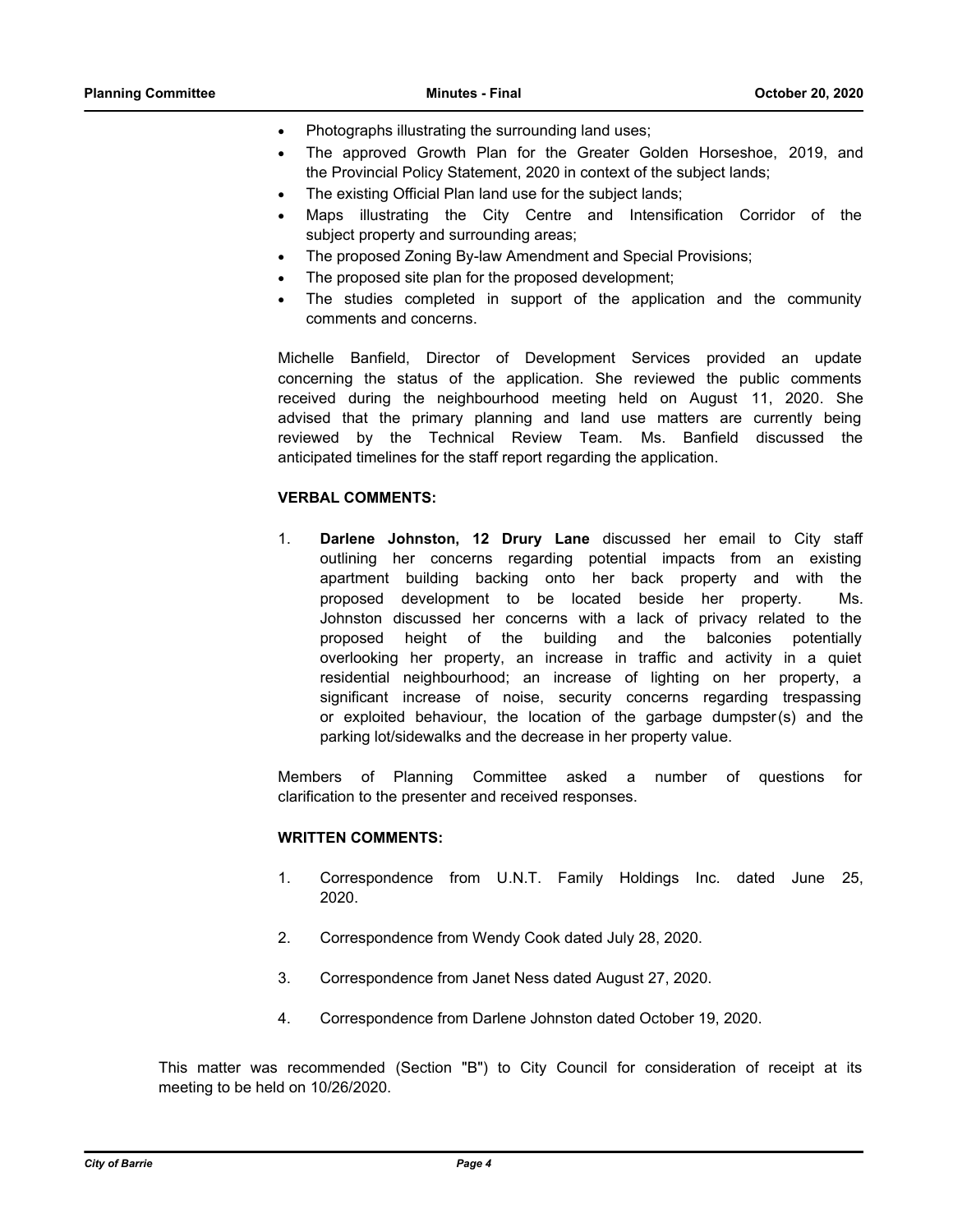## **[20-P-044](http://barrie.ca.legistar.com/gateway.aspx?m=l&id=/matter.aspx?key=47833) APPLICATION FOR A ZONING BY-LAW AMENDMENT SUBMITTED BY KLM PLANNING PARTNERS ON BEHALF OF ROCKAP HOLDINGS INC. - 136 BAYFIELD AND 112 BAYFIELD STREET, 14 SOPHIA STREET WEST AND 113 AND 115 MAPLE AVENUE (WARD 2) (FILE: D14-1702)**

Keith MacKinnon from KLM Planning Partners Inc. advised that the purpose of the Public Meeting is to review an application for a Zoning By-law Amendment for lands known municipally as 136 and 112 Bayfield Street, 14 Sophia Street West and 113 and 115 Maple Avenue.

Mr. MacKinnon discussed slides concerning the following topics:

- An aerial photograph illustrating the site location and surrounding areas;
- Photographs illustrating the roadside view of the subject properties;
- The conceptual site plan for the proposed development;
- The Official Plan land uses associated to the subject lands;
- The existing zoning and proposed Zoning By-law Amendment;
- The submitted planning applications and supporting studies;
- The community comments and concerns raised at the neighbourhood meeting;
- The conceptual site plan for the proposed development;
- Architectural renderings of the townhouse elevations, the building, a public walkway, and street sections;
- The shadow study results from December 21, 2019; and
- A rendering of the landscape plan.

Michelle Banfield, Director of Development Services provided an update concerning the status of the application. She reviewed the public comments received during the neighbourhood meeting held on August 11, 2020. She advised that the primary planning and land use matters are currently being reviewed by the Technical Review Team. Ms. Banfield discussed the anticipated timelines for the staff report regarding the application.

#### **VERBAL COMMENTS:**

- 1. **Liz Rabinovitch, 94 Clapperton Street,** provided comments concerning the proposed height of the building being as she felt it will be to high and an extreme change from the existing neighbourhood and surrounding areas, the different uses that will surround the development and the phenomenal visual impact to the area. Ms. Rabinovitch also addressed her concern with the increase in traffic and the impacts that this development will add to an already hazardous situation on Bayfield, Sophia, McDonald Streets and Drury Lane.
- 2. **Cathy Colebatch, 97 Cumberland Street** advised that she agrees with the concerns provided by Ms. Rabinovitch and that overall the community has great concerns about the height of buildings being approved in and around the downtown core and the visual impacts it will have on the existing neighbourhood and surrounding areas. Ms.